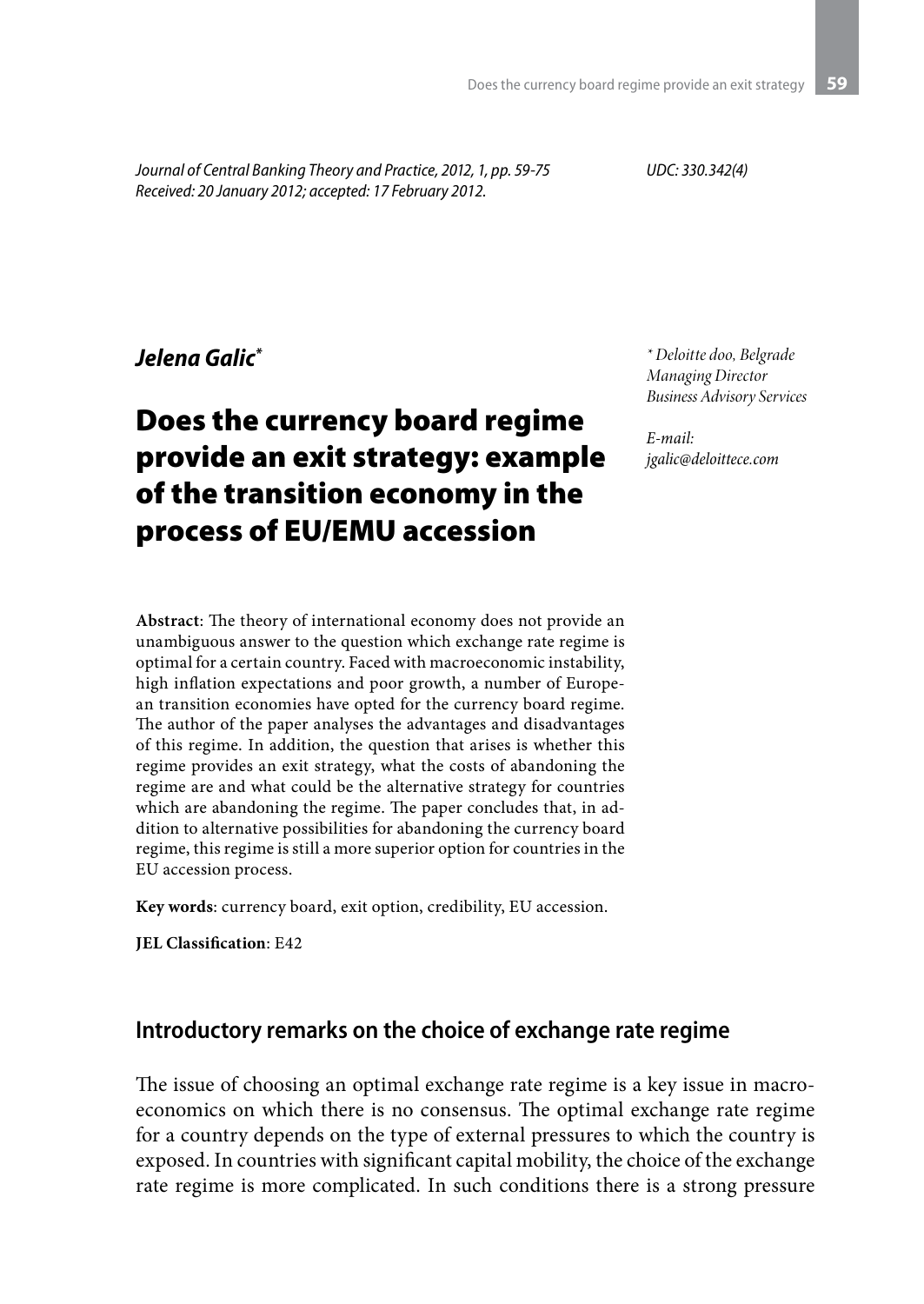on the nominal and real exchange rates to amortize the negative consequences of a sudden inflow or outflow of capital, so a pure floating or a credible fixed exchange rate is recommended as a preferable option. In addition, the pure floating exchange rate has incurred certain costs in small and open economies (with diversified production and strong ties with another major economic area) as a consequence of uncertainty due to persistent and large fluctuations of the exchange rate (which in turn has adverse effects on foreign economic activity and growth). In such circumstances, the fixed exchange rate is a preferable option. However, the fixed exchange rate is to have a positive effect on macroeconomic stability it must be supported by other economic policies, other consistent policies, adequate economic environment, and political ''maturity". Examples of many countries throughout the history have shown that a fixed exchange rate in the long-term has failed simply because countries have always been guided by short-term political goals instead of long-term economic stability and prosperity. In order to eliminate discretionary abuse of monopoly over the primary issue function, many countries have been recommended to focus on very strong forms of fixed exchange rates, such as the currency board, monetary union, optimum currency area, and full dollarization.

**Table 1: Factors determining the choice of exchange rate regime and the possibility of monetary association** 

| Features                                            | Consequences of the choice of exchange rate regime                                                                                                      |  |  |
|-----------------------------------------------------|---------------------------------------------------------------------------------------------------------------------------------------------------------|--|--|
| Economy size                                        | Larger economy – more flexible exchange rate                                                                                                            |  |  |
| Openness of economy                                 | More open economy - flexible exchange rate is less attractive                                                                                           |  |  |
| Diversification of production /<br>import structure | Diversified production - better to apply a flexible rate                                                                                                |  |  |
| Geographic concentration of<br>trade                | Greater share of trade with one large country – greater incentives to tie the<br>national currency to the currency of that country                      |  |  |
| Divergence of domestic and<br>world inflation       | Larger differences in relation to the inflation in the major trading partner<br>countries - greater need for more frequent adjustment of exchange rates |  |  |
| Level of economic / financial<br>development        | Higher level of economic and financial development - greater possibility<br>for introducing a flexible foreign exchange rate                            |  |  |
| Labor force mobility                                | Greater labour force mobility – easier and less costly adaptation to external<br>shocks through a fixed exchange rate                                   |  |  |
| Mobility of capital                                 | Greater mobility of capital - flexible exchange rate preferred                                                                                          |  |  |
| Foreign nominal disturbances                        | Shocks more liable - flexible exchange rate preferred                                                                                                   |  |  |
| Domestic nominal disturbances                       | Domestic disturbances are more likely - fixed exchange rate more<br>attractive                                                                          |  |  |
| Real shocks                                         | Increased sensitivity of the economy to real shocks (internal or external) -<br>flexible exchange rate preferred                                        |  |  |
| Credibility of policy makers                        | Little confidence in the economic policy makers - fixed exchange rate is<br>more attractive as the nominal anchor                                       |  |  |

IMF, 2007, *Review of Exchange Arrangements, Restrictions and Controls*, IMF Monetary and Capital Markets Department, Washington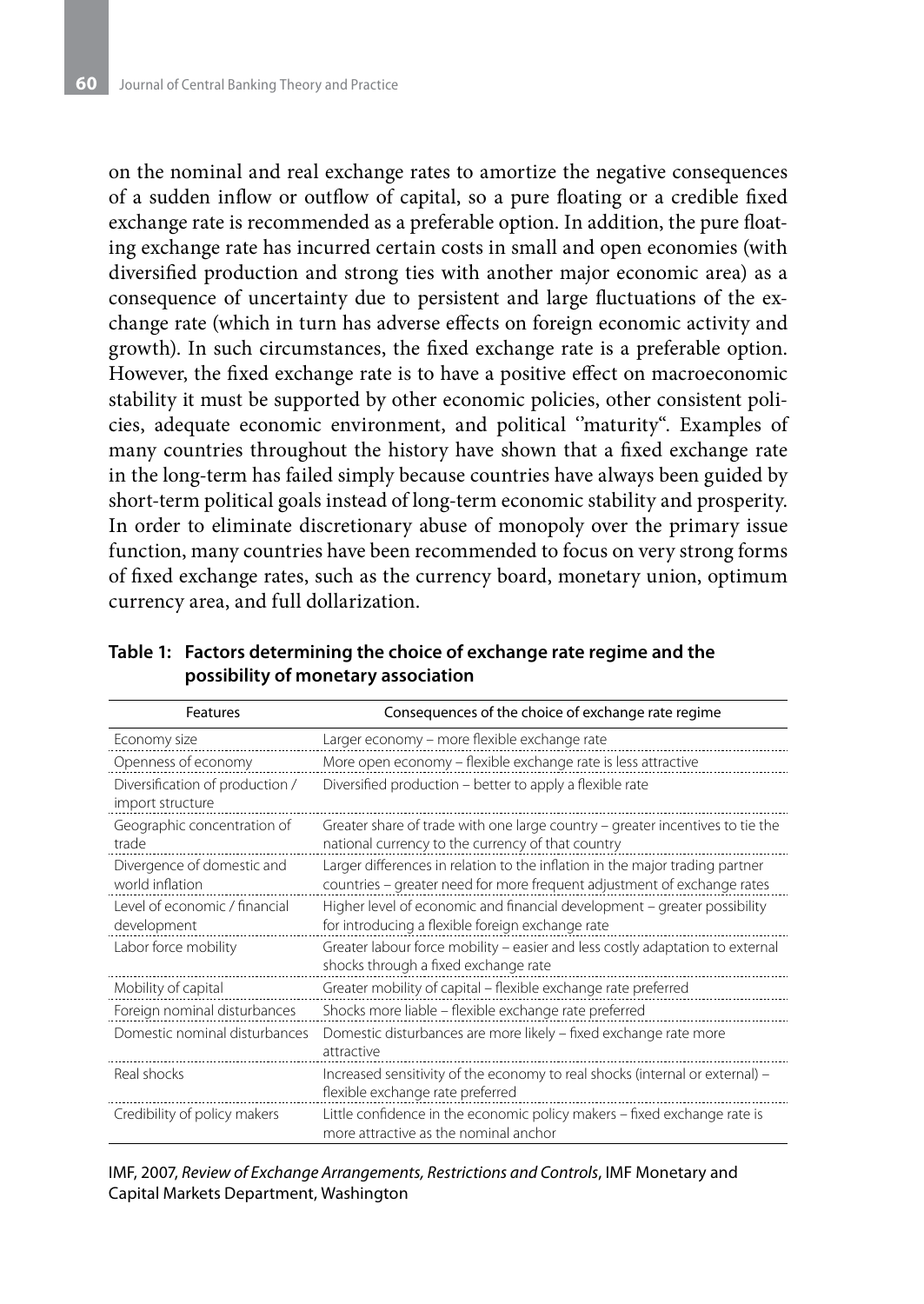With respect to alternative institutional monetary regimes, all practical cases may be classified in three basic models:

- 1. Classical central bank,
- 2. Currency board and
- 3. Euroisation.

Table 2 presents basic features of the above mentioned three regimes.

|  |  |  | Table 2: Basic features of alternative monetary systems |
|--|--|--|---------------------------------------------------------|
|--|--|--|---------------------------------------------------------|

| Description                                                | Central<br>bank | Currency<br>board | Euroisation |
|------------------------------------------------------------|-----------------|-------------------|-------------|
| Possibility of conducting discretionary monetary<br>policy | yes             | no                | no          |
| Function of the "lender of last resort"                    | yes             | no                | probable    |
| Possibility of monetization of deficit                     | yes             | no                | no          |
| Stabilization of domestic prices                           | difficult       | probable          | easier      |
| Access to European capital market                          | difficult       | yes               | easier      |
| Likelihood of banking crises                               | high            | yes               | small       |
| Currency risk                                              | yes             | probable          | no          |
| Interest rate oscillations                                 | less probable   | probable          | probable    |
| Liquidity risk                                             | high            | probable          | low         |
| Systemic risk                                              | probable        | probable          | low         |
| Transaction costs                                          | high            | high              | low         |
| Costs with respect to price conversion                     | no              | no                | yes         |
| Costs of amendments to legislation                         | no              | no                | large       |
| Costs of foreign debt servicing                            | high            | high              | low         |

Source: systematized table based on: EC, 2005., *Seminar on Currency Boards in the Context of EU Accession*, Enlargement Paper ECFIN/360/05/EN; Aguado, S., 2005., *Transatlantic Perspectives on the Euro and the Dollar: Dollarization and other Issue*s, University of Alcala, Spain; Lane, P., 2006., *The Real Effects of EMU*, IIIS Discussion Paper No. 115, Dublin Institute for International Integration Studies

For candidate countries in the EU integration process, to choose the monetary regime, the following criteria are relevant (Lane, 2006): a) *efficiency of the economy and integration process* (the ability to meet the nominal and real criteria for the EU and EMU membership, which is most closely related to traditional measures of efficiency of monetary regimes – minimization of fluctuations of internal and external purchasing power of a currency, and to the assurance of low inflation), b) *effectiveness of the strategy of integration into the global system* (capacity of a monetary regime to ensure as smooth as possible inclusion in the global financial and development trends) and c) *political efficiency* (capacity and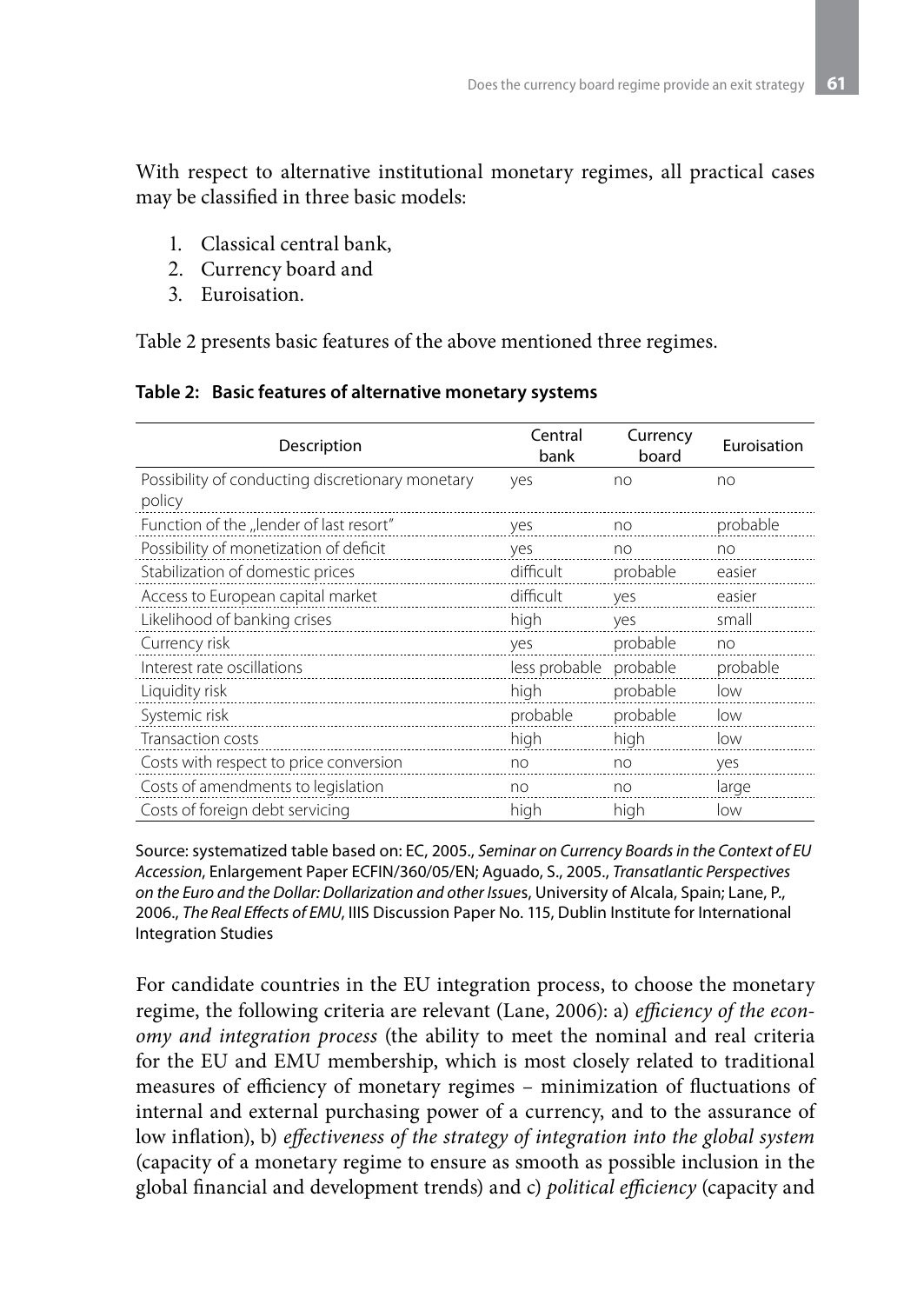credibility of the monetary regime to counter short-term policy goals and meet the criteria of economic and social convergence).

The regime of the currency board has a relatively long history dating back to the British colonies. In the period after World War II, the interest in this regime significantly reduced and it has been revived with the transition processes in Eastern Europe, where a number of countries under this regime grew. The reasons for the disappearance of the currency boards<sup>1</sup> are manifold, but can be summarized as follows (Schuler, 2003):

- The Keynesian doctrine of the time emphasized the positive role of the government in creating economic trends, while the establishment of a central bank was set as a priority;
- • Given the fact that currency boards were mainly established in territories under a direct or indirect dominance of the United Kingdom, the desire for an independent central bank was imposed as one of the key aspects of the newly acquired independence and breaking with the colonial past;
- The British pound proved quite unstable<sup>2</sup> during the validity of the Bretton Woods system of fixed exchange rates and the currency boards which were tied to the pound accordingly<sup>3</sup> lost their credibility and provided the government with a reason to abandon them in favour of the central bank.

The renaissance of currency boards (Bogetic, 1997) began in early 1990's. During this period, currency boards were adopted by Argentina (1991-2001), Estonia (1992), Lithuania (1994), Bulgaria (1997) and Bosnia and Herzegovina (1997).

Currency boards are usually introduced in small and highly open countries<sup>4</sup> which economies have faced macroeconomic instability in the recent past, most often with high inflation (or hyperinflation) or distrust in e monetary policymakers.

The currency board is a temporary arrangement in countries that have obvious commercial and other benefits from being tied to a strong currency. Countries that are exposed to speculative influences or which may reach a phase of strong

<sup>&</sup>lt;sup>1</sup> In the said period, currency boards were retained in only several small island nations such as Singapore, Hong Kong and Falkland Islands.

<sup>2</sup> In the period 1940 -1967, the pound devalued several times, dropping from the initial value of 4.03\$ to 2.40\$.

<sup>&</sup>lt;sup>3</sup> A large percentage of currency boards have used the pound as their reserve currency.

<sup>4</sup> Argentina, which had the currency board in the period 1991-2001, is an exception.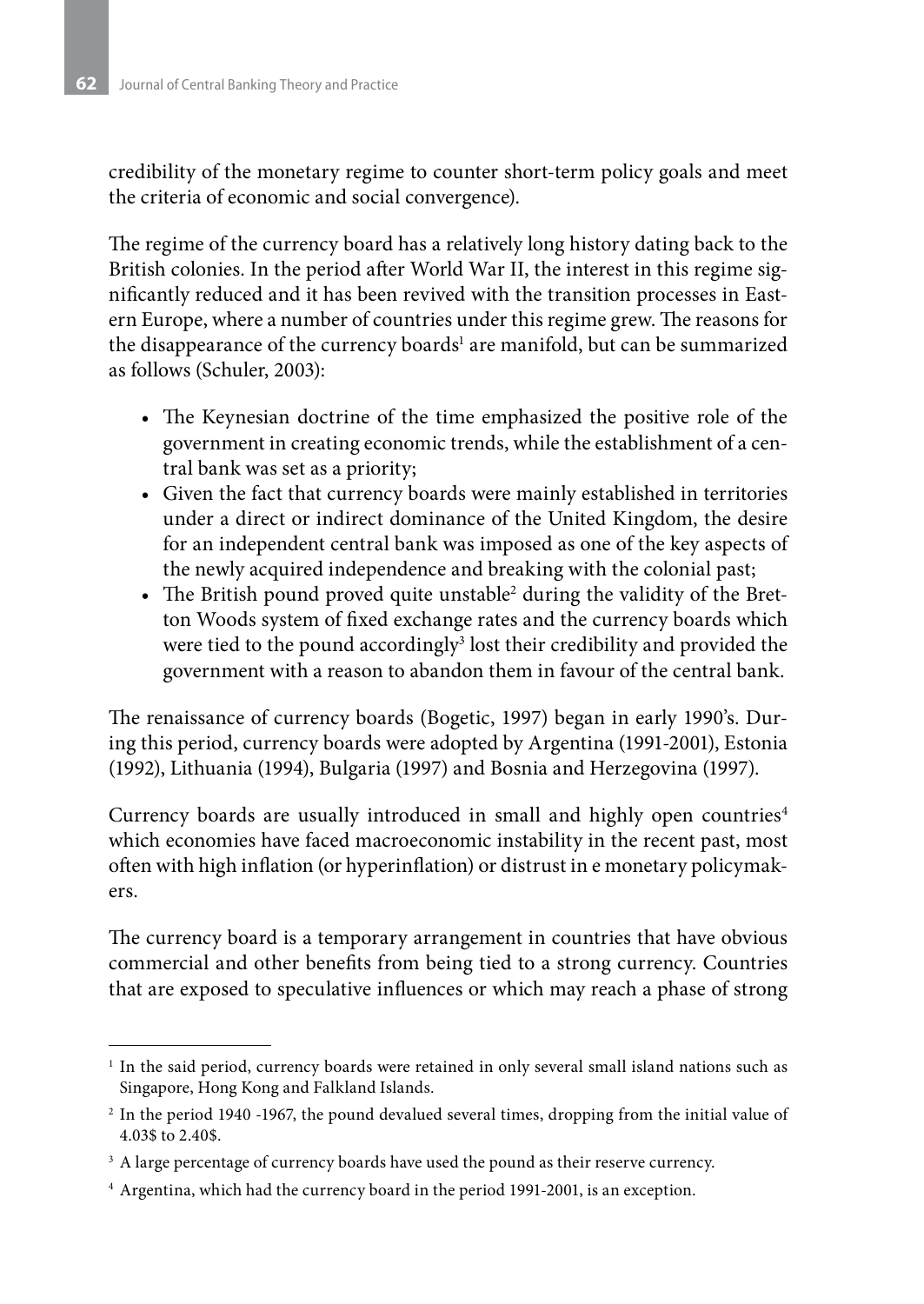real depreciation tend to have the currency board as a long-term arrangement. In some cases, the currency board may be the solution in the interim period to support the currency until the credibility of institutions and systems is strengthened or until large exogenous changes in the economic environment create the conditions for introducing a different exchange rate or currency arrangement. An early exit from the currency board arrangement can limit the risk of overvaluation on one hand, but it can also cause a serious loss of credibility of policy makers, on the other hand (unless the abandonment of the system is connected with exogenous shocks which clearly confirm that).5

The consequences of the currency board failure can be large and painful. In this regard, various exogenous (trends in the international market of goods, capital and services) and endogenous system disorders (mainly caused by non-compliance with or inadequate implementation of the currency board rules), may lead to adjustments, and to the exit from the currency board arrangement. The adaptation of the system is done through appreciation, depreciation, a move to the float or a move to a new reserve currency, and the exit from the currency board arrangement may basically be performed in two ways: a) by returning to the full monetary sovereignty, via the classic central bank and b) with the full loss of monetary sovereignty, via the introduction of euroisation. The occurrence of one of these modes depends primarily on the reasons / motives that caused the need for adjustment or the need to exit the system.

#### **Reasons and alternative options for abandoning the currency board**

The introduction of the currency board was, in almost all transit economies, where it had been introduced in recent history, the result of inability of economic policy makers to deal with a severe macroeconomic instability. In such circumstances it was impossible to build the institutes of a market economy. This obviously made it obvious that only one clear, firm and transparent system may bring stabilization effects, primarily in the area of price and currency stability.

The abandonment of the currency board arrangement may be necessary due to:

<sup>&</sup>lt;sup>5</sup> In other words, this is another confirmation of the usefulness of the currency board arrangement as the solution for countries that wish to delay the introduction of the full central banking function until they are sufficiently developed to be able to switch to the central banking system. However, on the other hand, it is a very attractive solution for high-inflation countries which seek to implement a strong stabilization programme to restore the credibility of their economic policies.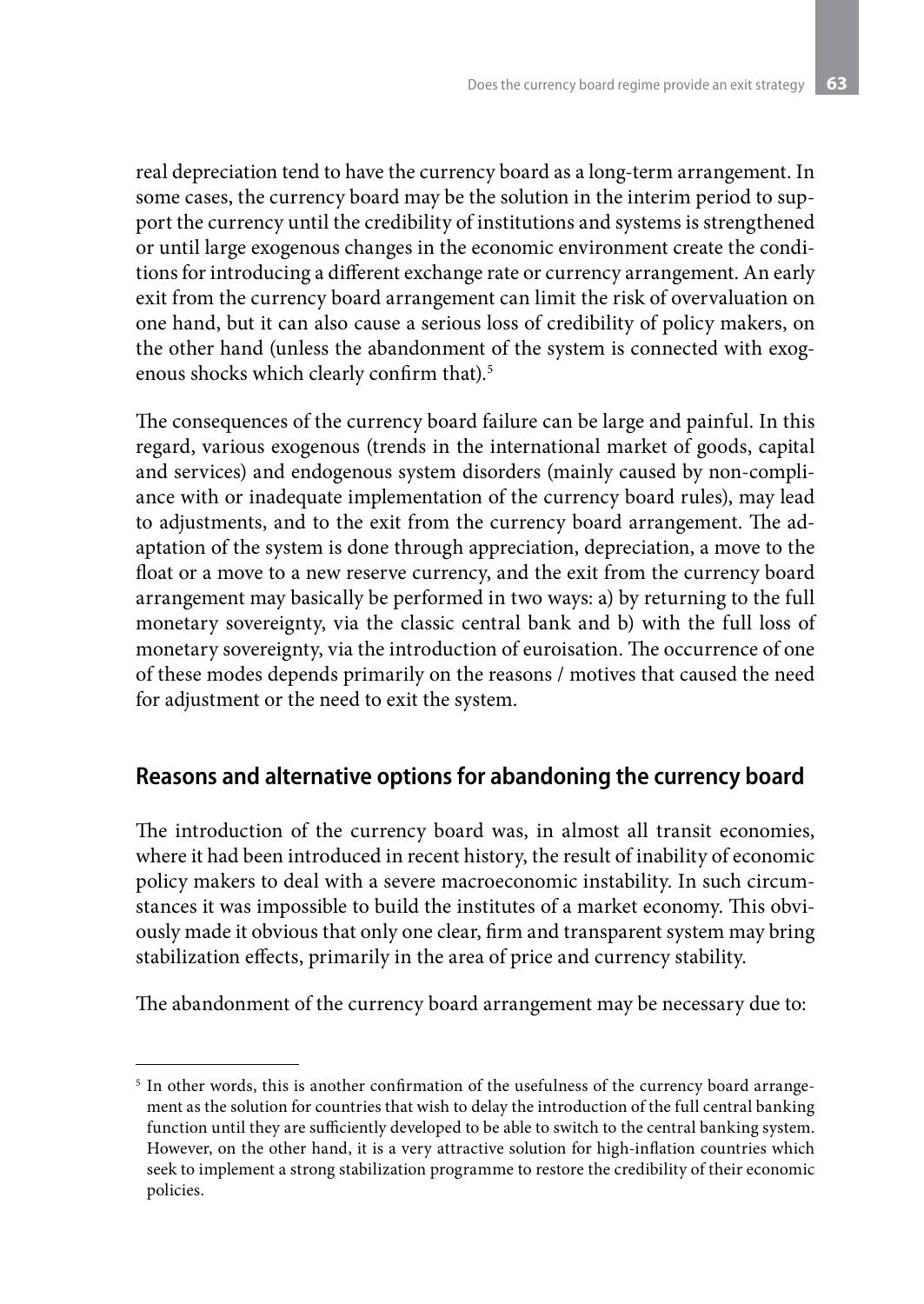- 1. Large external shocks or internal pressures that the currency board arrangement can no longer absorb, which can disturb the currency stability,
- 2. Slackening in the preservation of credibility of the established system or in the establishment of new institutions,
- 3. Determination to join the monetary union.

In that sense, the adjustment of the currency board arrangement may be performed along one of the following routes (EC, 2005):

- *Appreciation* if there is asymmetric information that the appreciation of a currency is imminent, capital will be attracted. Future dynamics of the monetary market is hard to predict, but there is a possibility that the stability of the market will be shaken by the appreciation strategy (i.e. large capital inflow, predominantly of speculative nature).
- *Depreciation* if depreciation is anticipated, it will reflect on the capital "flight" as those who own property nominated in domestic currency will intend to convert it into the reserve currency. As long as there is no technical margin to the increase of domestic interest rates which may balance the money market, there is the limit to how long the banking system can cope with the shock in interest rates. In addition, there is a great danger of "the breaking" of banks. Administrative arrangements may be designed to alleviate the pressure on banks, caused by the withdrawal of deposits. The existing contracts denominated in local currency can quickly be converted into the reserve currency (equivalent in value), or the convertibility of bank deposits may be temporarily suspended. However, these measures can seriously damage the credibility of economic policy makers. As in the case of appreciation, one should consider announcing the move to the "sliding parity," as a way to minimize the costs of the loss of credibility incurred due to the failure to comply with the exchange rate rules. However, the »downslide« creates the risk of losing control over inflation (which happens in the case of appreciation), which may jeopardize the previously achieved stabilization results. This means that it can be very difficult to correct heavily overvalued exchange rate.
- *Move to floating* a move towards floating may be an adequate exit strategy, particularly if the currency of the currency board is under pressure. When the exchange rate deviation is not too high, the country will not want to opt for free floating right away: the currency will be allowed to float within margins, which will gradually be expanded or converted until they "disappear". The risk contained in the move to floating, or the risk of loss of nominal anchors must accurately be measured and taken into ac-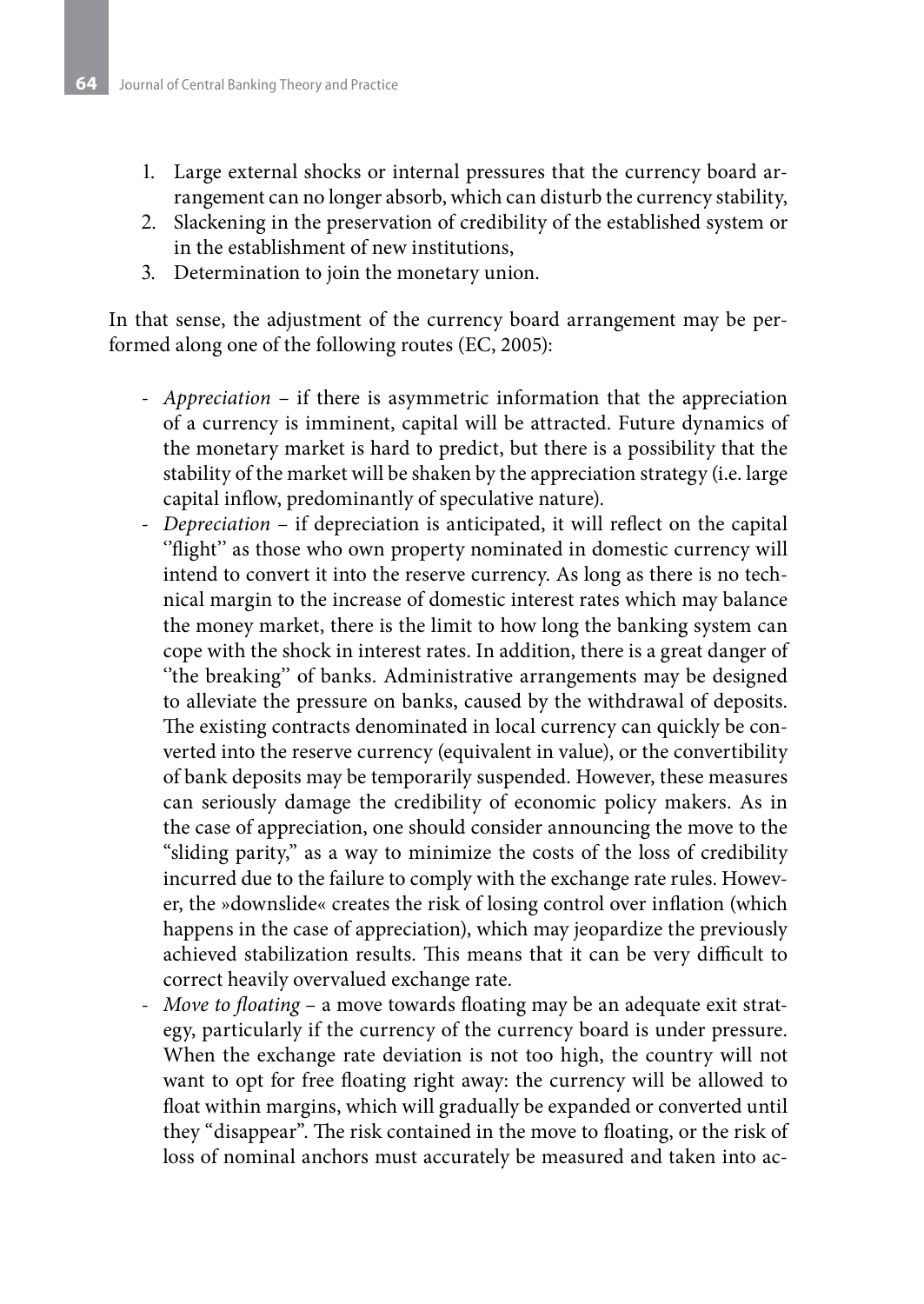count. It is much easier to manage the floating within narrow margins in case of initial appreciation than in case of depreciation.

- *Move to a new reserve currency* the next option is to change the reserve currency. The goal is to achieve real effective appreciation (depreciation) through a gradual nominal appreciation (depreciation) of the new reserve currency against the currency basket of trading partners. Assuming that the shift will happen against an exchange rate defined by the market (on the day of its implementation), this will not lead to the destabilization of capital flows, even though the consequent changes in the structure of domestic interest rates will have a certain impact. The usefulness of such a shift will be limited due to difficulties in terms of predictability of future exchange rate trends and the impact on the real exchange rate of the reserve currency.
- The introduction of greater flexibility into the system from the aspect of its orthodoxness and *a gradual move to a central banking system* shall mark the return of a full monetary sovereignty.
- Abandonment of the currency board, *with the introduction of euroisation*, shall mark the loss of monetary sovereignty in full.

The key question when choosing the moment to abandon the arrangement is whether that move would seriously threaten the established credibility. If the system is introduced as an interim solution until all the functions that are specific to the central bank are established / developed, then the development level of the established functions will determine the moment of the exit strategy implementation. In this case, the exit from the currency board arrangement is more of a success than a failure. In addition, when higher results of monetization of economy are achieved there is a dilemma whether it is it still optimal to retain the currency board arrangement if the necessary currency is covered and the balance of payments surplus is achieved. In such situations, the abandonment of the currency board and the shift to the central banking system may be seen as a part of the normal evolution (development) flow.

If the currency board has been introduced to restore the system credibility, then its abandonment may prove more problematic. In this case, the exit from the currency board arrangement is defined by the moment when policies which are being implemented become strong and stable enough in the long-term, thereby creating a guarantee that the established credibility of the system will be sustainable when the currency board is abandoned. The higher the risk of the loss of credibility by abandoning the currency board arrangement, the greater the need for stronger policies. The whole process can be facilitated or hindered if the currency is facing the pressure of appreciation or depreciation (i.e. in a situation where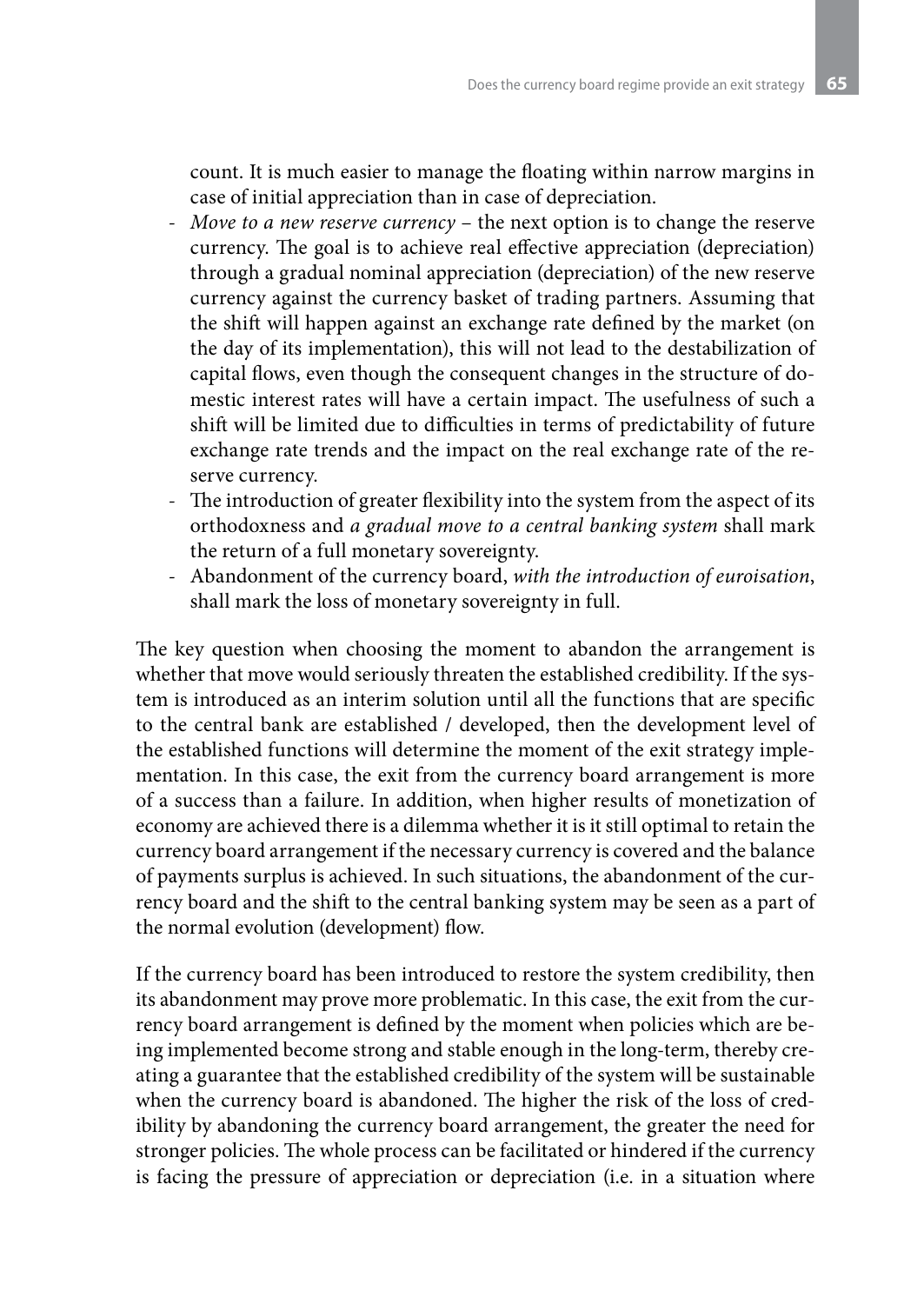there is a significant deviation from the real exchange rate). In such situations, it is expected, above all, from the fiscal policy to be firm and credible, so that it can amortize certain impacts on the credibility of the system at the moment of abandonment of the currency board (Gulde, Kahkonen, Keler 2000, Buiter 2001).

In order to analyze transit economies, which have introduced a currency board for the purpose of stabilization, achieved results may be a sufficient indicator whether it is time to exit the system or not. If the implemented reforms in the real and financial sectors are not at the level that can ensure the retention of confidence in the national currency, the currency board should be retained. This, however, would be simple if the decision to abandon the currency board were not influenced by other factors (such as the consideration of effects on the balance of payments position and further growth, if such a rigid system were retained and if a shift to the use of other monetary policy instruments that allow certain flexibility of the system were not made, or by taking into account the need for the fulfilment of nominal and real convergence criteria, if these countries wanted to join the EU).

However, taking into account all of the aforesaid reasons for abandoning the currency board arrangement, the determination of the analyzed transit economies to join the EU opens the possibility to retain the system during all stages of EU accession, until the last step of entry of these countries into the euro-zone is made (when it is necessary to check real possibilities and capacities of the country with respect to meeting not only nominal but also real convergence). There are several reasons that make this option logical (Katsimi, 2004):

- 1. the results already achieved under the currency board arrangement which are positive (in terms of the attained price and currency stability, fiscal and financial discipline),
- 2. the size and openness of these economies (all of them are small and very open) indicates the limited utility of abandonment of the currency board arrangement and the move to the conduct of discretionary monetary policy and the floating exchange rate,
- 3. relatively successfully established fiscal discipline in these countries, along with a balanced relation and an established credibility of monetary and fiscal policy.

However, the retention of the currency board in the EU integration process imposes the necessity of certain adjustments to the system, its operational rules, but in a manner so as not to jeopardize its future credibility and thereby open a space for new inflationary trends.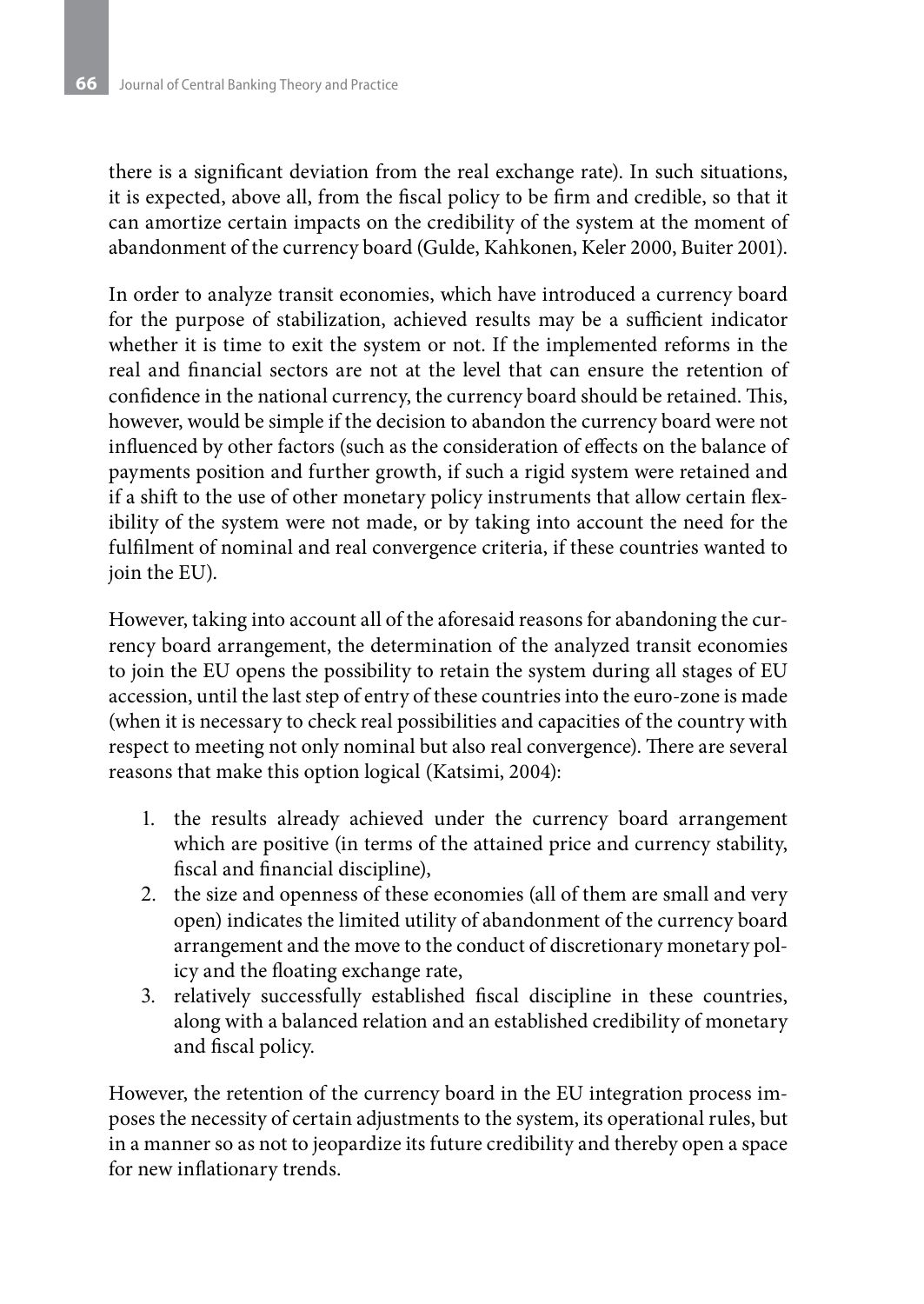There are two possible ways to abandon a currency board as a system that has temporarily been introduced:

- re-establishment of a central bank with the option of conducting discretionary monetary policy,
- introduction of euroisation.

The first option of abandoning the currency board, which includes the shift to a central banking system, can have several adverse aspects when it comes to transition countries, and one of the most important to emphasize is the one related to the fact that in the central banking system having the option to conduct discretionary monetary policy, the local authorities take responsibility for the overall conduct of the economic policy, and thus have the discretion which may prove fatal in insufficiently stable transition conditions. In addition, there are other dangers, as well (Gulde, Kahkonen, Keler 2000, Mehl, Winkler 2003):

- The possibility of losing the restored confidence in the currency because the competent institutions may lack the capacity to pursue the monetary policy independently (political pressures and the pressures of certain lobby groups can cause the "new" and insufficiently strengthened central bank to succumb to pressures for monetization of fiscal deficits and subsidies to the real economy - the case of FR Yugoslavia and the implementation of the stabilization program in the early 1994, which was based on the principles of the currency board; after 6 months, the strict currency board rules were abandoned, which resulted in the introduction of an increasing degree of discretion in monetary policy and ultimately resulted in the devaluation of the exchange rate and the re-escalation of inflation);
- The complexity of procedural actions when there is a change in legislation (that requires the consent of all interested, or relevant respondents, e.g. in case of Bosnia and Herzegovina it may be a serious obstacle, since it is necessary to ensure the consensus of both entities, the international community and all relevant national institutions in the process, while having in mind that the monetary policy is conducted at the state union level, the fiscal at the level of individual entities in terms of direct tax policy, i.e. at the state level in terms of indirect tax policy; in such circumstances, and it would be extremely difficult for the central bank to pursue discretionary monetary policy without influencing stability);
- Inadequate capacity of the "new" central bank in establishing relations with other central banks and international financial institutions, with a liability to find itself in a position where public expectations are not met in terms of accession to the wider commercial, financial and monetary areas (primarily the Euro zone).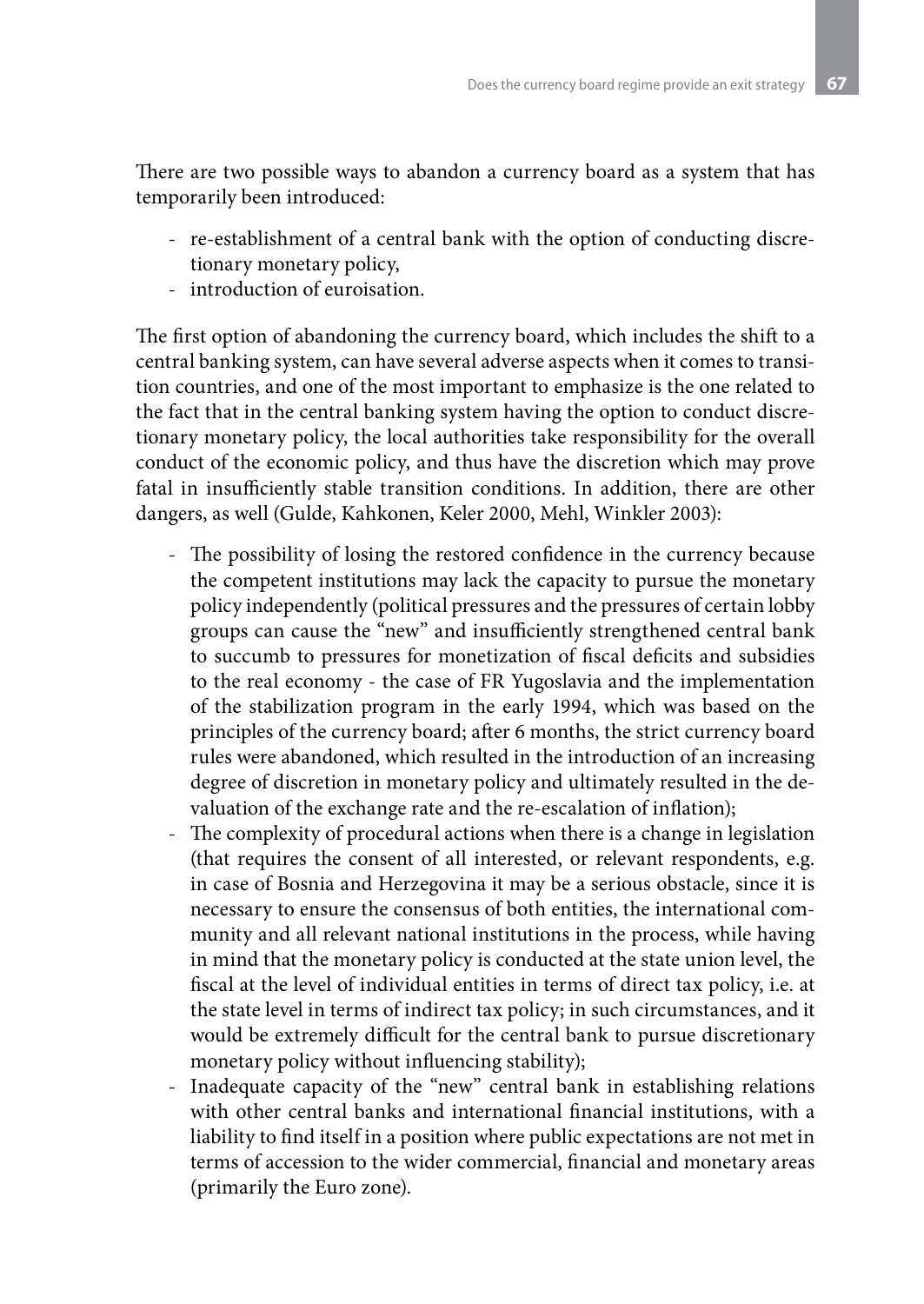According to all these reasons, while recognizing the fact that all transit economies under the currency board arrangement are oriented towards the EU integration, the option of abandoning the currency board arrangement by moving to the central banking system is quite uncertain and there are many negative practical examples (e.g. FRY in 1994 or Lithuania from 1997-1999 when the Resolution which envisaged three stages of a gradual abandonment of the currency board arrangement and the move to a full central banking system was adopted, but was not subsequently successfully implemented). On the other hand, the option of a unilateral euroisation is not a realistic option because of the sharp opposition of the EU, i.e. the ECB.

### **Exit strategy for the currency board regime**

In case of countries in transition under the currency board arrangement, there are three alternative strategies for the monetary regime in the process of EU integration:

- Shift to the central banking system with the elements of discretionary monetary policy;
- Retention of the currency board arrangement with or without modification;
- Euroisation.

*Restoration of the central banking system* with a greater or lesser degree of discretion or the pursuit of monetary policy based on strict rules (as under the currency board arrangement) are the choices which are the closest to the standard procedure to join the EMU. This means a gradual move from the solid system of exchange rate regime and move to the managed floating exchange rate, which should allow (monitor) the meeting of inflation target (Buiter 2001, Katsimi 2004).

The standard procedure of the EU accession involves three phases:

- The first phase is the period from the beginning of negotiations until the accession to the EU. During this period, a country has no bilateral obligations towards the ECB in terms of choice of the exchange rate policy. The country itself may freely choose its monetary and currency regime (from total float to official euroisation).
- The second phase covers the period from the EU accession to joining the EMU. During this stage, the country needs to adjust its exchange rate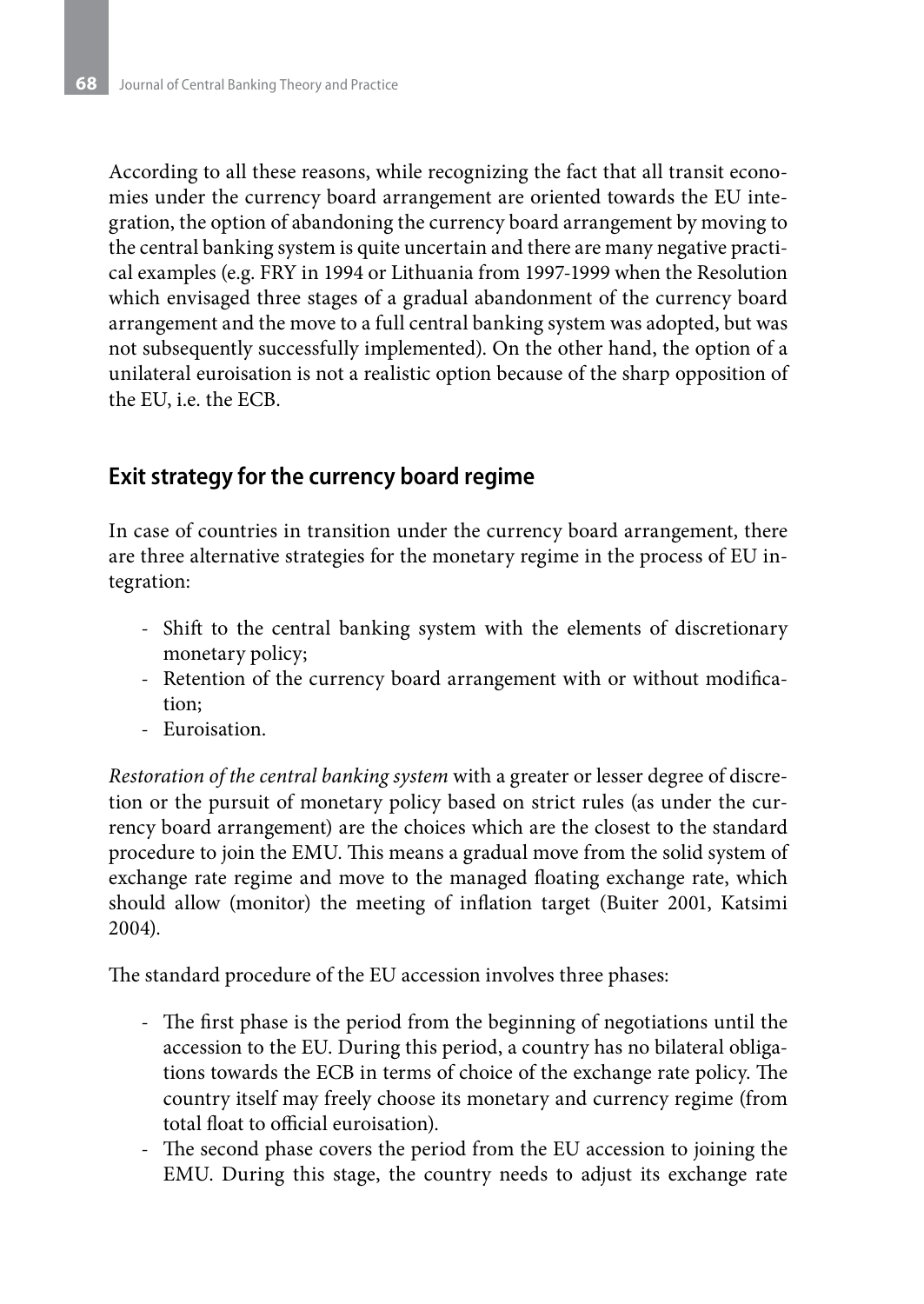policy. The obligation for the EU Member States, which are outside the EMU, to coordinate the exchange rate policy is defined within the ERM2 (exchange rate mechanism 2).6

- The third phase covers the last 2 years before entering the EMU (i.e. the Euro area); in this period, the potential candidate's compliance with the convergence criteria is evaluated. At this stage, the choice of exchange rate policy is not independent. Potential candidates must participate in the ERM2 without the possibility of devaluing their own currency against the currencies of other Member States.

In November 2000, the Council of Europe took the view that although the currency board based on the Euro as a reserve currency is not a substitute for participation in the ERM2, it can be regarded as a regime that can be included in the ERM2 mechanism, and the primary purpose of supporting the discipline imposed by the ERM2 mechanism. This means that countries with the currency board, which is based on the Euro, do not have to change their monetary and currency regime twice: first to switch to the floating within the ERM 2 mechanism, and then later to the fixed one upon entering the Euro area. In any case, this attitude must be considered on a case-by-case basis and will enable the central parity rate to be set on the basis of the mutual agreement between the candidate country and the EU/ECB. The example of Bulgaria confirms this as in 2007 Bulgaria became an EU Member State and retained the currency board as the monetary-exchange rate regime

Participation in the ERM2 mechanism means the introduction of the exchange rate target zone. For the countries under the currency board arrangement this can have different consequences. For example, the introduction of wide fluctuation margins of the exchange rate may cause certain imbalances and moving

<sup>6</sup> ERM2, as a framework for establishing relationships between the currencies of Member States, was defined under the Resolution on the Amsterdam Treaty of June 1997, as well as under agreements between the ECB and central banks of Member States outside the euro-zone as of September 1998. The Member States were recommended to enter the ERM2 without restriction. The EU Member States outside the euro-zone can independently decide to join this system. Countries that join the ERM2 tie their currency to the Euro exchange rate with a maximum fluctuation of + / - 15%. Within these boundaries, the national central banks may intervene automatically and indefinitely. In addition, at all times, national central banks and central banks of EMU and the ECB may suspend any intervention that threatens to undermine the basic goal: price stability. The level of exchange rate fluctuations and boundaries are defined by mutual agreement between the ECB, EU finance ministers and central bank governors of Member States outside the ERM2 euro-zone. In order to increase the credibility of the system of fixed exchange rate, this mechanism provides short-term financing of the national central banks by the ECB for a period of 3 months.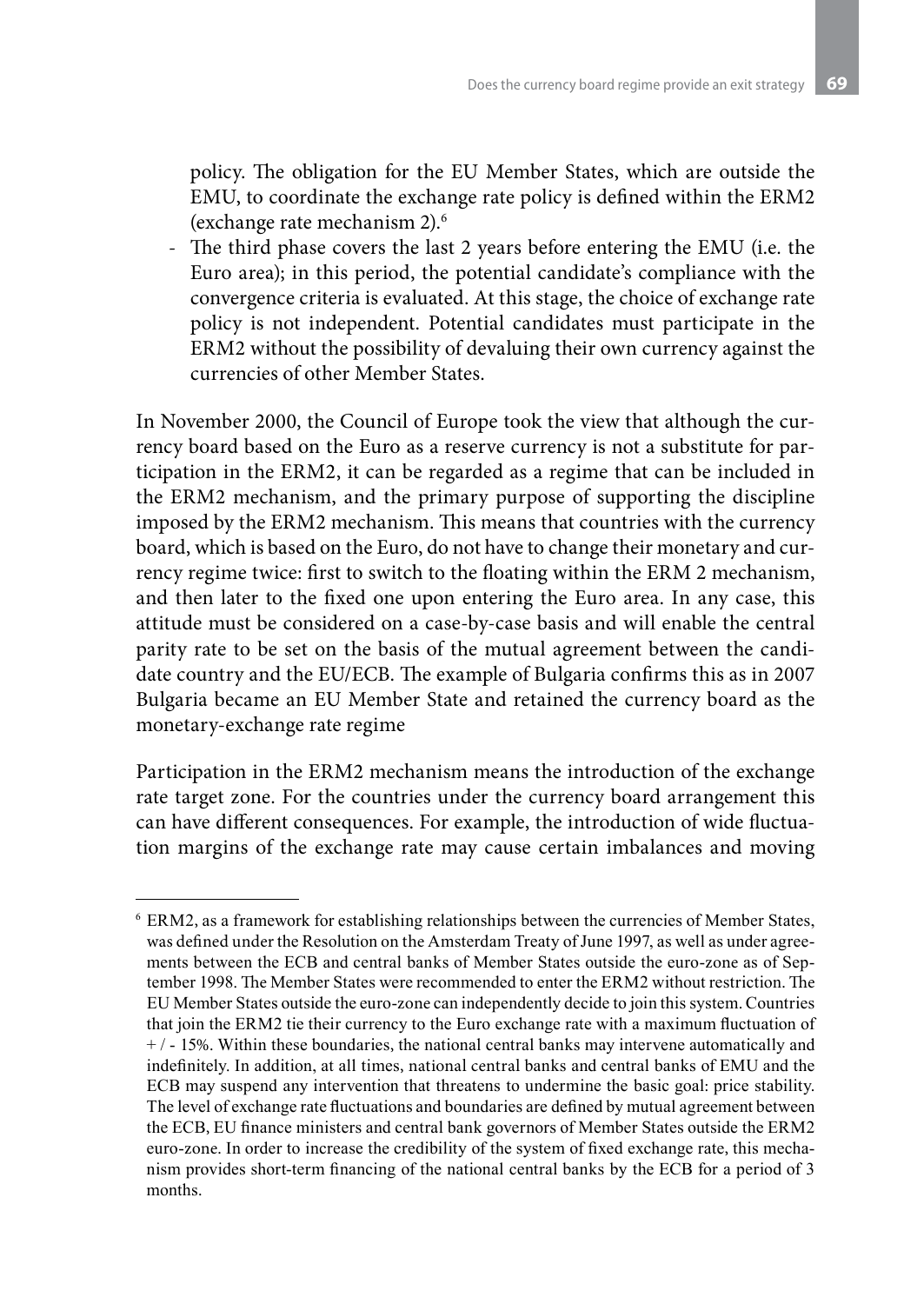away from the Maastricht criteria. There are several reasons for such a phenomenon (Schadler, Drummond, Knijs, Margasova, Van Elkan 2005):

- First, the EMU experience indicates that countries that were implementing the Bundesbank monetary policy more stringently (or tightly tied their exchange rates to the fluctuation of DM) met the convergence criteria more easily and did not suffer large shocks due to the pressures coming from ERM2 (in the period 1992 - 1993.). In addition, it is known that the European countries which had strong links with the German economy managed to attain a greater degree of convergence (Austria, Belgium, the Netherlands). However, deviations of the currency board arrangement (which was based on the Euro as a reserve currency) would be in contradiction with the experience of European countries during the creation of EMU.
- Second, the inclusion of these countries in ERM2 could increase the uncertainty of their economies to a large extent. Basic principles of ERM2 provide a degree of discretion, which may jeopardize credibility.
- Third, although the introduction of the currency board arrangement has reduced currency fluctuations and foreign exchange risk, this advantage would be lost in the ERM2 system (due to the defined margins + / - 15%). Since there is a strong link between devaluation and inflation, this may indicate a higher rate of inflation. In addition, it is possible to negotiate a more narrow margin of fluctuation (for example, Denmark has agreed to  $+$  /  $-$  2.5%), given the importance of the exchange rate as the nominal anchor in Denmark). The introduction of narrow margins provides less benefit from the participation in the EMU in relation to the existing currency board arrangement. The main reason for participation in the ERM2 system is a more flexible nominal exchange rate that makes it easier to respond to shocks. Narrower fluctuation margin reduces the level of flexibility to the one that is not more useful in comparison to the effects of a fixed exchange rate under the currency board arrangement. In addition, the ERM2 system provides greater opportunity for making profits through speculation than the currency board arrangement. This is generally known as the syndrome of fear of the floating exchange rate, which was especially pronounced in Bulgaria (Hristov, Zaim, 2003). Striving to reduce fluctuations in the exchange rate within narrower margins has resulted in the retention of the policy of higher interest rates (the price of the less credible exchange rate), which will eventually delay the convergence of interest rates in these countries with those in the euro-zone. Higher exchange rate risk (in the case of participation in the ERM2 system can affect the portfolio of commercial banks and result in a banking crisis, which can then be converted into foreign currency (foreign exchange) risk, in general. The fixed exchange rate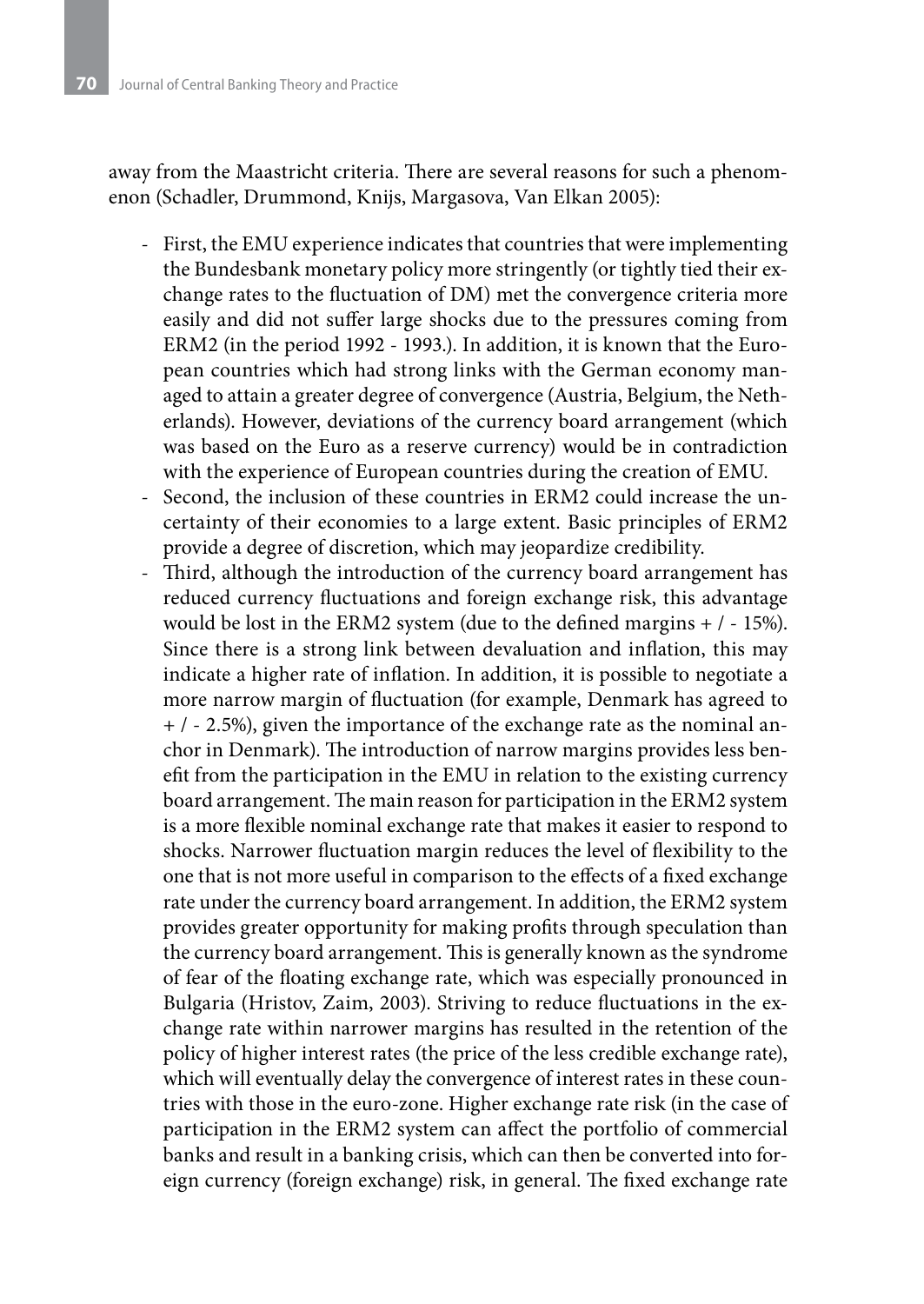under the currency board arrangement represents implicit protection of banks and companies from foreign risk.

- Fourth refers to the question: which model of monetary policy should lead to the central bank in countries that have abandoned the currency board, but have not yet acceded to the EU? Practice indicates that the strategy of inflation targeting is the preferential option for flexible exchange rate regimes. However, there is the following question: whether, as with defined goals, it is possible in a short period of time to introduce a credible monetary policy based on inflation targeting and simultaneously meet the convergence criteria regarding inflation, interest rates and exchange rate fluctuations? By methodological review of the basis of inflation targeting and by analyzing the conditions that must be met before, it can be said that this is not a desirable exit strategy for countries with the currency board. Abandonment of the currency board arrangement and the transition to inflation targeting along with meeting the Maastricht Agreement convergence criteria is not possible in the short-term. The basic contradiction lies in the fact that inflation targeting requires greater flexibility in interest rates, i.e. conditions that cannot be met with simultaneous participation in the ERM2 system.

Participation in the ERM2 system is possible if the exchange rate flexibility and the conduct of partially independent monetary policy are able to create conditions for a more rapid nominal convergence (by meeting the Maastricht criteria). Therefore, the general conclusion would be that it is difficult to argue that the participation in the ERM2 system would automatically bring more benefits than costs to countries under the currency board arrangement (Cincibuch, Vavra, 2002).

Upon the EU accession, countries with the currency board may retain the currency board arrangement or opt for the unilateral euroisation. *In the event of unilateral euroisation*, it must be done with the consent of, and in agreement with, the EU, which is highly unlikely. This means that euroisation should be achieved by purchasing the necessary amounts of Euros using foreign exchange reserves before the country becomes a member of the EMU, even before it acquires the status of the EU Member State. However, the EU is against such arrangements since they are not based in the EU Acquis and Member States have no special interest in accepting such arrangements. A country in the system of unilateral euroisation, having the EU candidate status can neither enter the EMU nor have the right to vote in the ECB Board of Governors. In addition to the fact that "early euroisation" (unilateral euroisation), which implies acceptance of the Euro before the EU accession, must be approved by the EU, it requires certain conditions to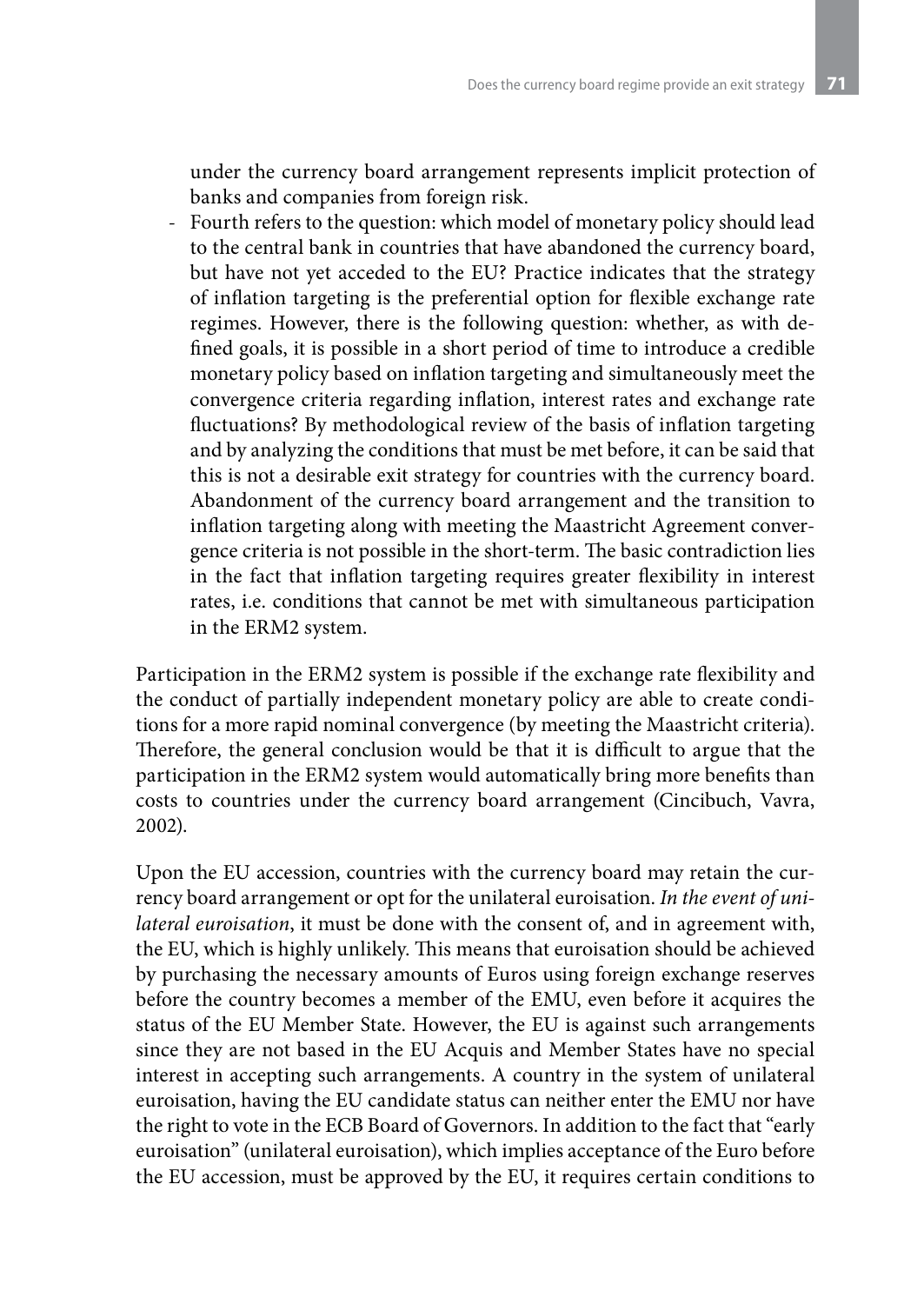be met by the country that opts for unilateral euroisation: a) a widespread use of the Euro in the domestic economy, b) a completely free movement of capital, c) a strong banking system, with regulations that will be in accordance with the EU banking regulations, as well as unhindered presence of EU banks in the domestic territory. "Early euroisation" will not have negative consequences only in this case (Backe, Wojcik, 2002).7

However, taking into account the said limitations, we can conclude that the currency board is an acceptable solution. Successful examples of Estonia and Lithuania, and the last example of Bulgaria indicate that the retention of the currency board upon the EU accession is an optimal solution. Joining the ERM2 will bring about minor changes in terms of exchange rate policy (since the determination of parity against the Euro is a "common issue" of the EU Member States). However, at this stage (ERM2) on the road to the Euro area, it is desirable to retain the currency board arrangement for several reasons: a) both systems (ERM2 and currency board) require certain macroeconomic adjustment mechanisms, b) the regime change that can bring about a certain degree of uncertainty is avoided and c) greater synchronization of business cycles is to be expected. Of course, the retention of the currency board arrangement can be successful only if good and stable results are achieved in terms of nominal and real convergence prior to the EU accession<sup>8</sup>

According Katsimi (2004), on one hand, the ERM2 system ensures flexibility through: a) the conduct of active monetary policy, b) the possibility of aligning with the equilibrium, the market exchange rate, c) the fact that a part of the

<sup>7</sup> Costs of "early euroisation" constitute the loss of seigniorage and the lack of the function of "the lender of final resort." These costs need not be high in case of stable economies with the banking sector which is largely "controlled" by EU banks and the currency board arrangement with "excess reserves" which can be used when acting in the function of the lender of final resort or for amortization of the public debt (expressed as a reserve currency).

<sup>8</sup> The empirical study Fiquet, Nenovsky (2006) which focused on the analysis of: a) the degree of nominal, real and financial convergence of the new EU Member States (Bulgaria and Romania), as well as the degree of synchronization of their business cycles with the EU, b) reaction (resistance) of these countries to a variety of external and internal shocks and c) balancing (adaptation) mechanisms for these shocks, indicated to a certain extent the superiority of Bulgaria (in the currency board regime) in relation to Romania (in the regime of inflation targeting with a floating exchange rate). Namely, Bulgaria achieved nominal convergence more quickly and easily, but was far behind in attaining real convergence. In addition, Bulgaria's economy was more elastic to shocks (the shocks had sharper, stronger effect, but were more quickly overcome in Bulgaria in comparison with Romania) and had more responsive mechanisms for adjusting the currency board arrangement to experienced shocks. The reason for this, above all, lies in a balanced fiscal policy and the provision of the "fiscal reserve" in order to facilitate the response to future shocks associated with the further integration process.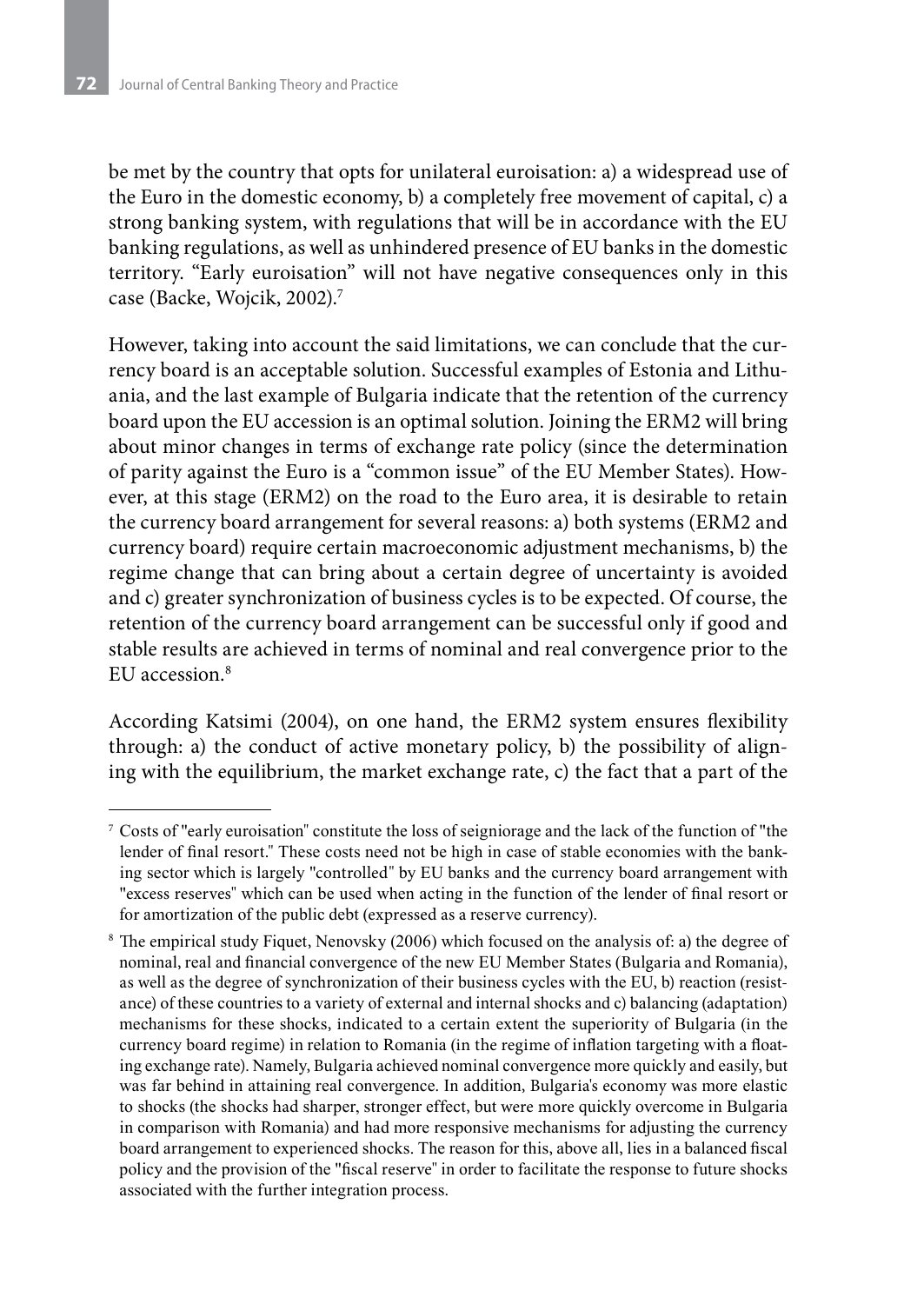real appreciation, which comes with higher inflation in the candidate countries (Balassa-Samuelson effect), can be absorbed by the fluctuation of the nominal exchange rate. However, on the other hand, retaining the currency board arrangement in ERM2 until the last stages of entry into the Euro area and acceptance of the Euro may be justified as follows:

- Market "testing" of the exchange rate is possible even if it is fixed, through a market evaluation of the level and sustainability of current account deficit and the level of interest rates;
- It is highly unlikely that, if the currency board is present in the course of a certain number of years, the exchange rate will be far from the equilibrium value, especially after a long period of macroeconomic stability (with intensive growth of exports and production);
- Even with the acceptance of the exchange rate flexibility within the ERM2, the period before the final acceptance of the Euro and joining the Euro area (approximately 2 years), in which the exchange rate needs to "reach" its equilibrium value, is short;
- Acceptance of the flexibility of ERM2, which implies an active monetary policy, requires the creation of certain institutional capacities in the monetary policy, which are in turn not required if the Euro is accepted (i.e. institutional capacities should be established only temporarily, for a few years);
- The real exchange rate appreciation in the context of the currency board does not have to be a factor of disturbance because the real appreciation becomes less important with the progress of real convergence and, in parallel, it can be viewed as a natural phenomenon that occurs as a normal side effect of the success of transition (which means that it is seen as the real exchange rate appreciation and not as a macroeconomic imbalance).

## **Concluding remarks**

On the basis of the aforesaid facts, it seems that the currency board is a convenient monetary and currency arrangement that provides a good framework for meeting not only the Copenhagen criteria, but also the criteria of nominal and real convergence from the pre-accession phase to the final stages of Euro acceptance.

*The conclusions which can be made regarding the retention of the currency board in the EU accession process are the following:*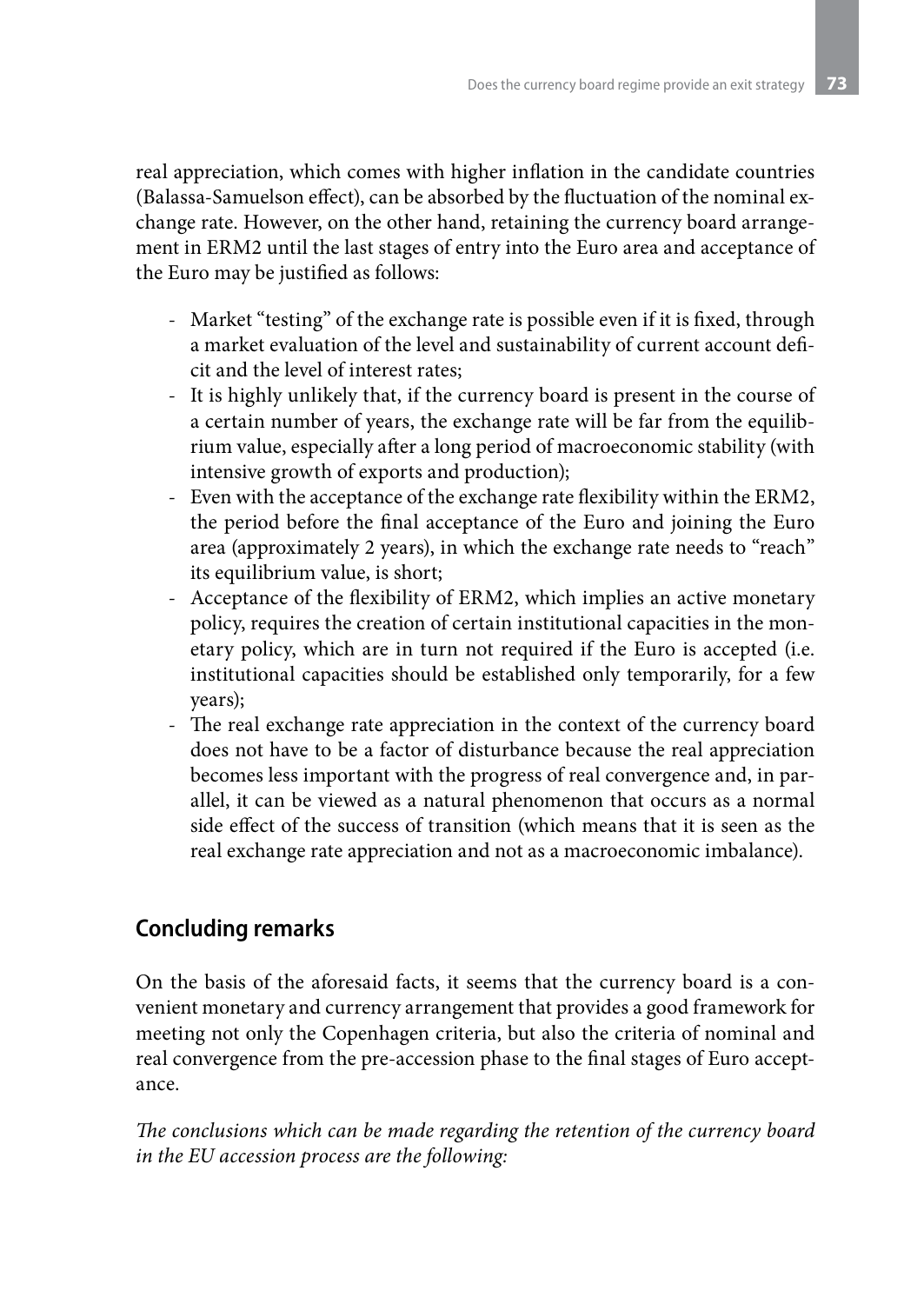- In the pre-accession period, there are no restrictions to the exchange rate policy (any exchange rate regime is acceptable, including the currency board);
- Following the EU accession, exchange rate policy is a common issue in the Member States of the EU / EMU (while it is still possible to retain the currency board arrangement, provided that it is jointly estimated as more beneficial);
- At some point following the accession, the timing of entering the ERM2 has to be considered by the Member States and subject to the compliance with the conditions for participation;
- Joining the ERM2 can be a suitable exit strategy for countries with the currency board, it can protect the currencies of these countries from market uncertainties (which can occur with the exit from the currency board), making them a part of a flexible and stable oriented mechanism related to a wider economic area;
- Moreover, the ERM2 can provide the Member States with narrower fluctuation margins than the standard ones, which will be defended by automatic intervention and financing;
- The ERM2 mechanism may specify the solution in terms of the central rate, the standard fluctuation margins and the reduction of the fluctuation margins for each potential candidate country, subject to a bilateral agreement (which means that if a country having the potential candidate status and being under the currency board arrangement wants to retain the currency board, this is to be defined under a special arrangement and agreement);
- It is highly unlikely for a country which has been given the possibility of derogation or a long period of transition towards the single market, to have access to the ERM2, since this mechanism implies full compliance with the requirements;
- "Early euroisation" or unilateral euroisation defined as the acceptance of the Euro in the pre-accession phase is unacceptable as an exit strategy from the currency board arrangement, because such a candidate country must adopt the EU Acquis when applying for the EU membership, which implies all rules, policies and procedures that are defined in the agreements for entering the Euro area.